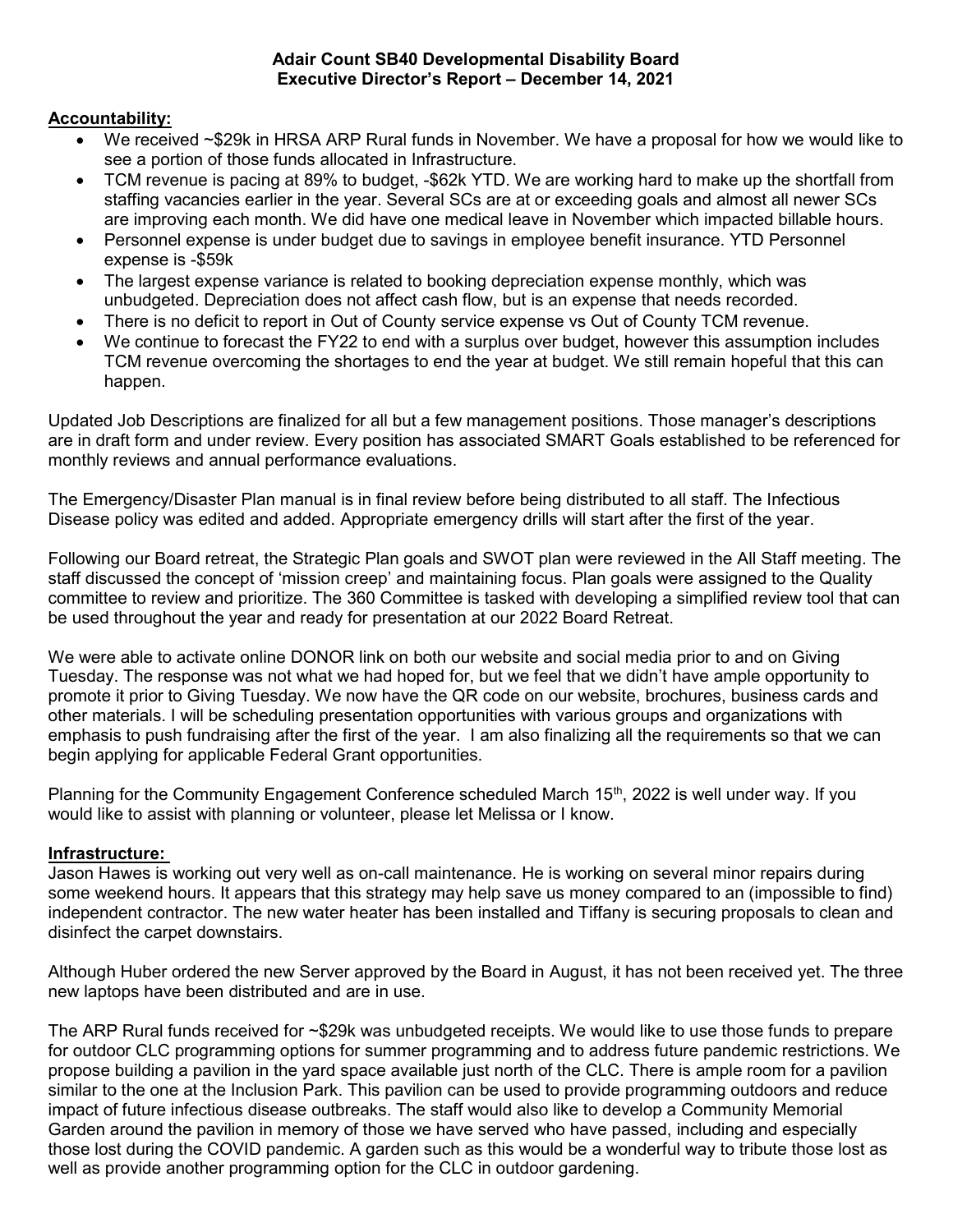## Community Engagement:

We had a coffee chat with StationMD in November that was well attended. The coffee chat with Avenues had to be postponed for now. We have also scheduled meetings with Service Providers on a quarterly basis through the end of 2022 (except Chariton Valley Association will be meeting every other month). Our first meetings with Ellendel, VR and Judevine were good discussions about ways we can collaborate to improve overall services. We will be meeting with Ellendel again in late December. Sean & Susan will be following up with information for Judevine to review on recent service concerns.

The staff cooked several turkeys and provided a lot of support for the Thanksgiving Dinner coordinated by CVA. CVA hosted the dinner and SB40 purchased the turkeys and ham, as we have done for several years. Turnout was good and the food appreciated by all.

Following up with my participation in both the local Chamber and the MACDDS Government Affairs committee, the most critical issue impacting our County is Senate Bill 649 which has been pre-filed. This Bill, if passed, would eliminate personal property taxes through a reduction on personal property tax assessments as real property grows. Adair County Commissioner Bill King reported that the Missouri Association of Counties is opposing this bill, as is MACDDS. I've been in communication with Senator O'Laughlin, and she also assures me that she will not support this Bill. I will continue to educate the community leadership on the devastating impact this would have on SB40 services and programming.

The Autism Advisory Board continues to be active. They will be finalizing the questions for the Greenwood Center Director candidates to pass off to the TSU selection committee at their Dec. 15<sup>th</sup> meeting. They have also begun promotion of the group on campus and on social media to try to increase involvement.

The CLC has multiple other opportunities relatively new to the calendar including Music Therapy, Transitions in Employment support group and Legal Education sessions planned after the first of the year. Participation in CLC activities was growing until we had to go back to limited access due to rise in COVID issues after the Thanksgiving Holiday.

# Talent & Leadership:

The staff are incredibly saddened at the loss of Lana Ridgeway's husband, Jim, during a COVID outbreak infected Lana's entire family. Staff are involved in various ways of supporting Lana. Also, Tiffany & Julie are covering her work while she is out.

The Staff did enjoy a wonderful carry in dinner at the CLC in November in celebration of Thanksgiving. At that meeting, the staff voted on the final DBA name for the McPherson Street office ("Developmental Disabilities Resource Center", DDRC) and logos which will be used to begin promoting all of our services. Interest and involvement was high and much appreciated.

The TCM Management Team continues to work with Brandy Allen, Positive Supports Consultant, of Kirksville Regional Office to plan for multiple qualitative measurement tools to use in our performance reviews. The staff is currently evaluating the concept of "Beyond Compliance" and sharing thoughts on what that term means relative to quality SB40 Services. The TCM Management Team is also educating ourselves on Beyond Compliance Leadership in hopes to drive that paradigm shift.

## **State of Disability Issues:**

The Division continued training on the revisions to the Waiver definitions started in October. Sean has carried this over into the TCM meetings to educate the SCs as needed. DMH has been providing information on the Omnicron variant, which very little is known about at this time. We have reinstated masks and social distancing at our offices. At this time, DMH believes the Omnicron variant will be the dominant variant in 2022.

Service Providers continue to struggle with staffing shortages and strategies for staff retention is a primary focus of the Division, MARF and MACDDS. Several SB40 Boards are also struggling with staff shortages. MACDDS has secured a contract for a Wage Study which will be initiated soon. This will assist us in determining our current wage scale as well.